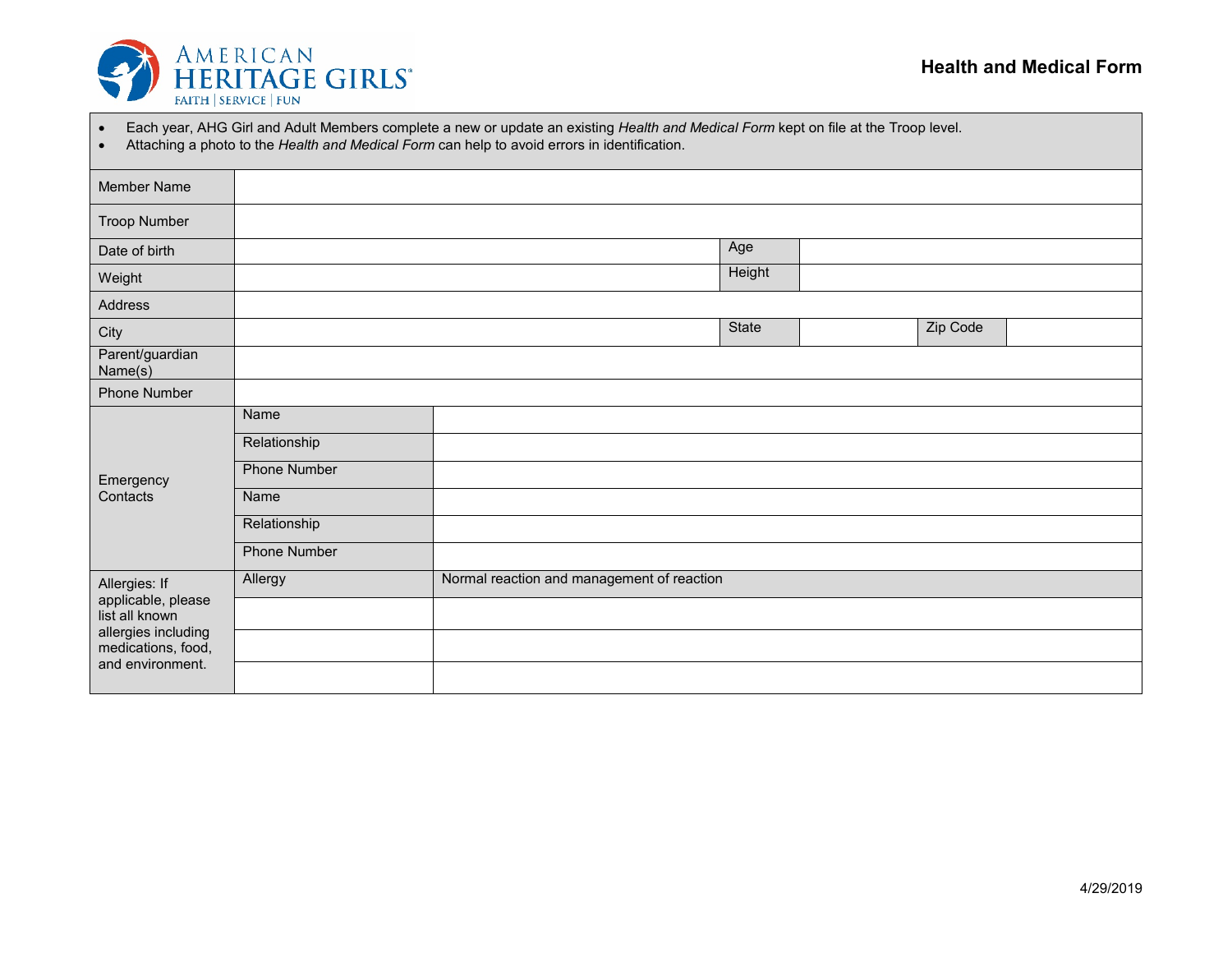

T

┑

| <b>Member Name</b>                                                                                                                                                                   |                                                                                                                                                                                                                                                                                                                                         |                                                                                                                                                                                                                                                                                                                                                                                                                 |                                                                                                                                                                                                                                   |  |  |  |
|--------------------------------------------------------------------------------------------------------------------------------------------------------------------------------------|-----------------------------------------------------------------------------------------------------------------------------------------------------------------------------------------------------------------------------------------------------------------------------------------------------------------------------------------|-----------------------------------------------------------------------------------------------------------------------------------------------------------------------------------------------------------------------------------------------------------------------------------------------------------------------------------------------------------------------------------------------------------------|-----------------------------------------------------------------------------------------------------------------------------------------------------------------------------------------------------------------------------------|--|--|--|
| <b>General Health</b><br>Information: Check<br>all that apply, past<br>or present, to you or<br>your daughter's<br>health history.                                                   | Abdominal/stomach/digestive problems<br>$\Box$<br>Asthma<br>Convulsions/seizures<br>$\Box$<br>$\Box$<br><b>COPD</b><br><b>Diabetes</b><br>□<br>Excessive fatigue<br>$\Box$<br>Fainting or dizziness<br>$\Box$<br>Head injury/concussion<br>$\Box$<br>Heart disease/heart attack/chest pain/heart<br>П<br>murmur/coronary artery disease | Hemophilia or blood disorders<br>$\Box$<br>Hypertension (high blood<br>pressure)<br><b>Kidney Disease</b><br>Lung/respiratory disease<br>$\Box$<br>E<br>Menstrual cramps<br>Migraines/headaches<br>Motion/altitude sickness                                                                                                                                                                                     | Muscular/skeletal<br>conditions/muscle or bone<br><i>issues</i><br>Neurological disorders<br>$\Box$<br>Nosebleeds<br>Sinus problems<br>Sleep apnea, sleepwalking or<br>sleep disorders<br>Stroke/TIA<br>$\sim$<br>Thyroid disease |  |  |  |
| <b>Additional notes</b><br>about the member's<br>behavior, physical,<br>emotional or mental<br>health needs<br>pertinent to their<br>participation in<br>American Heritage<br>Girls. |                                                                                                                                                                                                                                                                                                                                         |                                                                                                                                                                                                                                                                                                                                                                                                                 |                                                                                                                                                                                                                                   |  |  |  |
| <b>Medications</b>                                                                                                                                                                   | No medications are routinely taken.<br>Medication                                                                                                                                                                                                                                                                                       | The medications listed below are regularly taken (including inhalers, Epi-Pens, over the counter medications, homeopathic, and<br>prescription medications). If medications of any type will be taken or needed during Troop meetings, events, activities or trips, please fill<br>out the Request for Medication Administration Form. If additional lines are needed, please attach a separate page.<br>Dosage | Reason for medication                                                                                                                                                                                                             |  |  |  |
| Tetanus<br>Immunization<br>Policy: AHG<br>requires members<br>to have Tetanus<br>immunization within<br>the last 10 years.                                                           | $(date)$ .<br>I (or my daughter) has received tetanus immunization on<br>I (or my daughter) have not received tetanus immunization and would like to request exemption based upon a lack of immunization<br>records, religious, philosophical or medical grounds.<br>Signature of individual or parent/guardian:                        |                                                                                                                                                                                                                                                                                                                                                                                                                 |                                                                                                                                                                                                                                   |  |  |  |